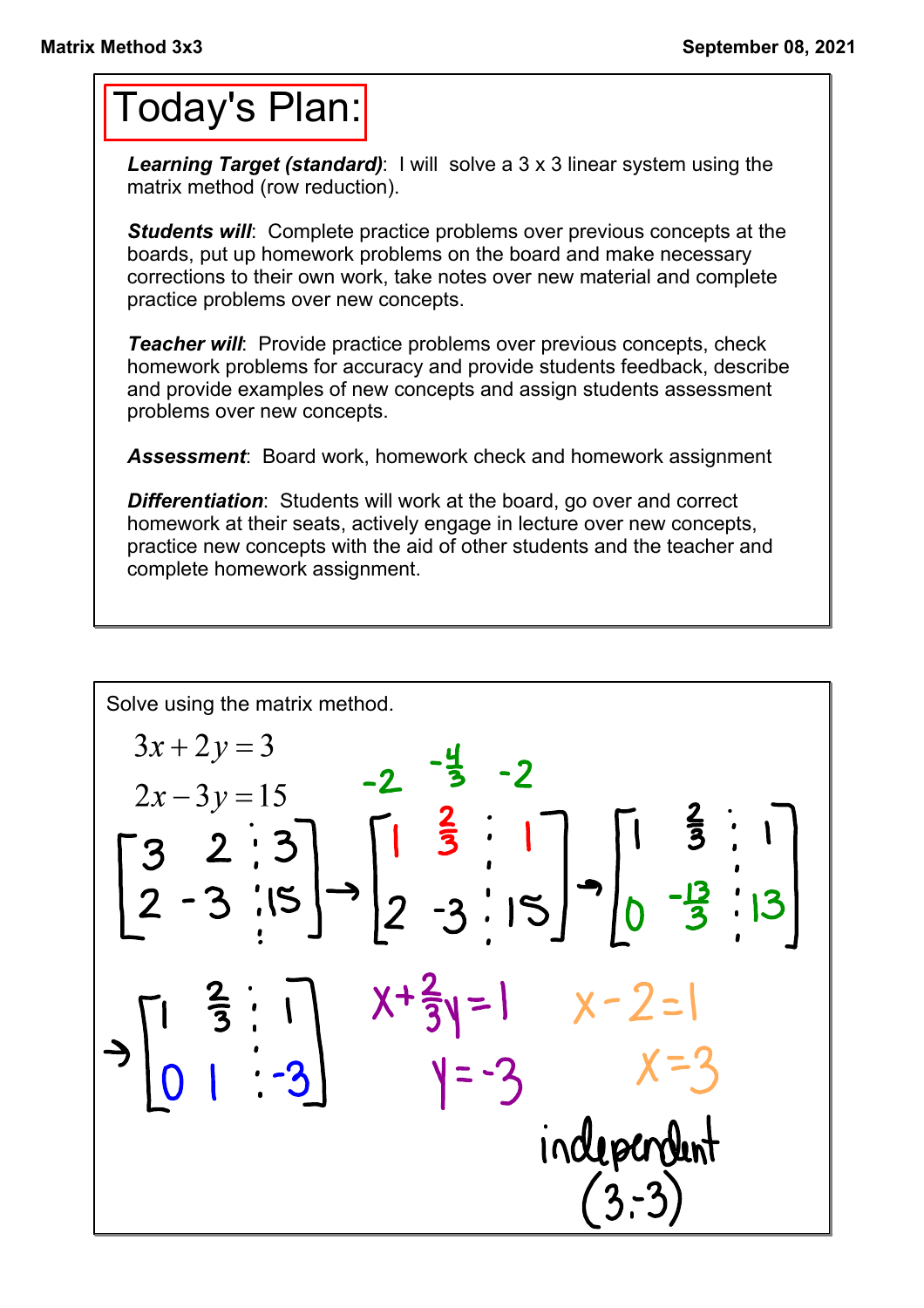Solve using the matrix method.  
\n
$$
-8x + 8y = 16
$$
\n
$$
-5x - 6y = -1
$$
\n
$$
\begin{bmatrix} -8 & 8 & \cdot & 16 \\ -5 & -6 & \cdot & -1 \end{bmatrix} - \begin{bmatrix} 1 & -1 & \cdot & -2 \\ -5 & -6 & \cdot & -1 \end{bmatrix} - \begin{bmatrix} 1 & -1 & \cdot & -2 \\ -5 & -6 & \cdot & -1 \end{bmatrix}
$$
\n
$$
x - y = -2
$$
\n
$$
x - 1 = -2
$$
\n
$$
y = 1
$$
\n
$$
x = -1
$$
\n
$$
y = -1
$$
\n
$$
y = -1
$$
\n
$$
y = -1
$$
\n
$$
y = -1
$$
\n
$$
y = -1
$$
\n
$$
y = -1
$$
\n
$$
y = -1
$$
\n
$$
y = -1
$$
\n
$$
y = -1
$$
\n
$$
y = -1
$$
\n
$$
y = -1
$$
\n
$$
y = -1
$$
\n
$$
y = -1
$$
\n
$$
y = -1
$$

Solve using the matrix method.  
\n
$$
-4x-6y = -16
$$
  
\n $5x+8y = 22$  -5 - $\frac{15}{2}$  -20  
\n $\begin{bmatrix} -4 & -6 & -16 \\ 5 & 8 & -22 \end{bmatrix} -3 \begin{bmatrix} 1 & \frac{3}{2} & \frac{3}{2} & \frac{1}{2} \\ 5 & 8 & -22 \end{bmatrix} -3 \begin{bmatrix} 1 & \frac{3}{2} & \frac{3}{2} & \frac{1}{2} \\ 0 & \frac{1}{2} & \frac{3}{2} & \frac{1}{2} \end{bmatrix}$   
\n $\rightarrow$   $\begin{bmatrix} 1 & \frac{3}{2} & \frac{1}{2} & \frac{1}{2} \\ 0 & 1 & \frac{1}{2} & \frac{1}{2} \end{bmatrix}$   $x + \frac{3}{2}y = 4$   $x + \frac{1}{6} = 4$   
\n $y = 4$   $x = -2$   
\n $\frac{1}{2}(2, 4)$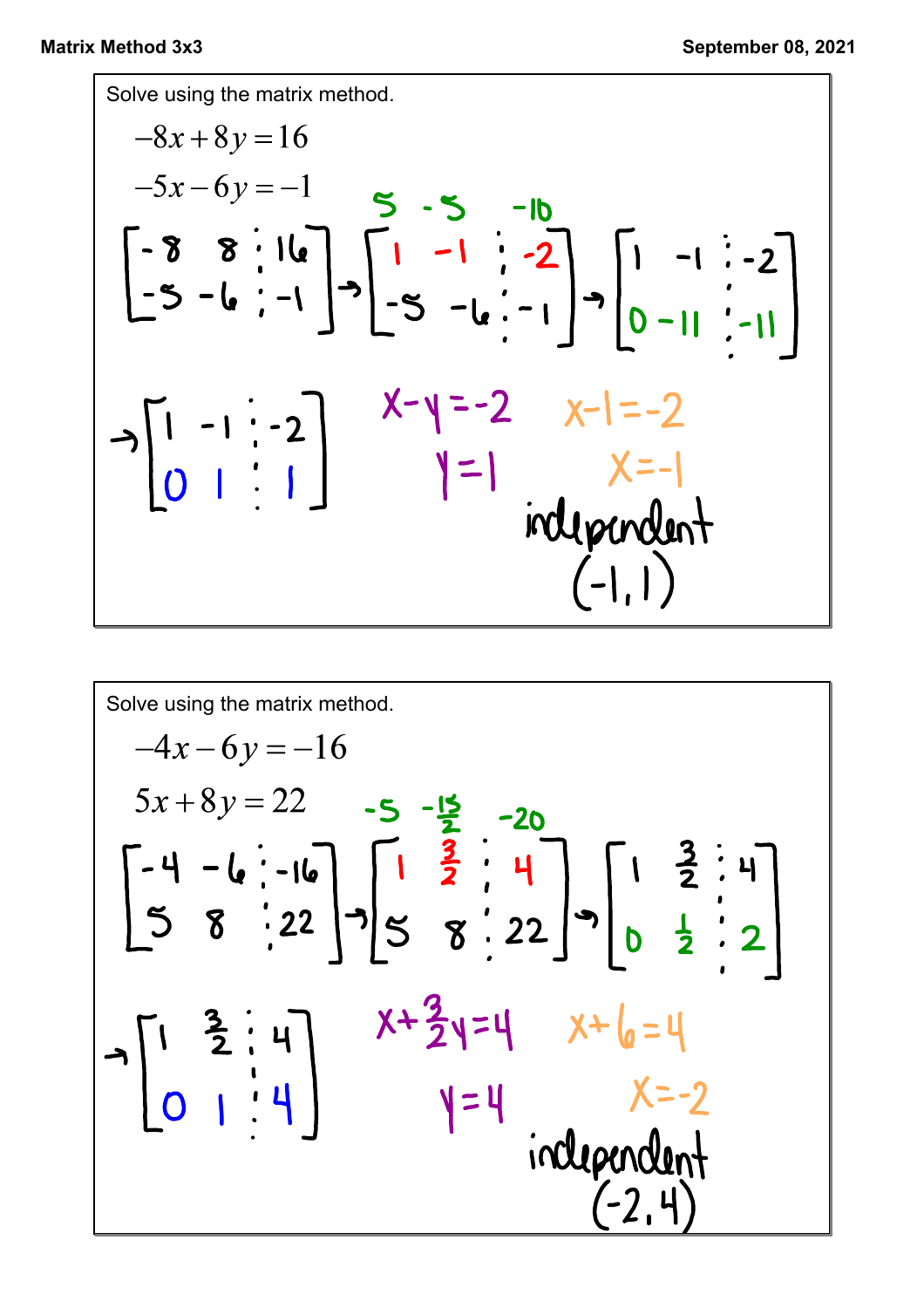Use the matrix method to solve each system:  
\n
$$
\begin{bmatrix}\n\frac{1}{2}x+3y+3z = -2 \\
x+2y-3z = 9\n\end{bmatrix}
$$
\n
$$
\begin{bmatrix}\n2-3 & 9 \\
2 & 3 & 2 \\
2 & 3 & 3\n\end{bmatrix}\n\begin{bmatrix}\n1 & 2 & -3 & 9 \\
1 & 2 & -3 & 9 \\
0 & -1 & 9 & -20 \\
3 & -2 & -4 & 1\n\end{bmatrix}\n\begin{bmatrix}\n1 & 2 & -3 & 9 \\
0 & -1 & 9 & -20 \\
0 & -8 & 5 & -2\n\end{bmatrix}
$$
\n
$$
\begin{bmatrix}\n1 & 2 & -3 & 9 \\
0 & -1 & 9 & -20 \\
0 & 8 & 5 & -20\n\end{bmatrix}\n\begin{bmatrix}\n1 & 2 & -3 & 9 \\
0 & -1 & 9 & -20 \\
0 & 8 & 5 & -20\n\end{bmatrix}
$$
\n
$$
\begin{bmatrix}\n1 & 2 & -3 & 9 \\
0 & 1 & -9 & -20 \\
0 & 0 & -6 & 7\n\end{bmatrix}\n\begin{bmatrix}\n1 & 2 & -3 & 9 \\
0 & 1 & -9 & -20 \\
0 & 0 & -6 & 7\n\end{bmatrix}
$$
\n
$$
\begin{bmatrix}\n1 & 2 & -3 & 9 \\
0 & 1 & -9 & -20 \\
0 & 0 & 1 & -2\n\end{bmatrix}\n\begin{bmatrix}\n1 & 2 & -3 & 9 \\
0 & 1 & -9 & -20 \\
0 & 0 & 1 & -2\n\end{bmatrix}\n\begin{bmatrix}\n1 & 2 & -3 & 9 \\
0 & 1 & -9 & -20 \\
0 & 0 & 1 & -2\n\end{bmatrix}
$$
\n
$$
\begin{bmatrix}\n1 & 2 & -3 & 9 \\
0 & 1 & -9 & -20 \\
0 & 0 & 1 & -2\n\end{bmatrix}\n\begin{bmatrix}\n1 & 2 & -3 & 9 \\
0 & 1 & -9 & -20 \\
0 & 0 & 1 & -9\n\end{bmatrix}\n\begin{bmatrix}\n2 & -3 & 9 \\
2 & -2 & 1 \\
0 & 0 & 1\n\end{bmatrix}
$$
\n
$$
\begin{bmatrix}\n1 & 2 & -3 & 9 \\
0 & 1 & -9 & -20 \\
0 & 0 & 1 & -9\n\end{bmatrix}\
$$

Solve using the matrix method.  
\n
$$
x-y+z=2
$$
  
\n $x+2y-z=3$   
\n $3x+3y-z=6$   
\n $1$   $1$   $2$   $-1$   $3$   $3$   $-3$   $-6$   
\n $1$   $2$   $-1$   $3$   $-1$   $0$   $3$   $-2$   $1$   
\n $2$   $3$   $-1$   $0$   $3$   $-2$   $1$   
\n $3$   $3$   $-1$   $0$   $3$   $-2$   $1$   
\n $3$   $3$   $-1$   $0$   $0$   $3$   $-2$   $1$   
\n $0$   $3$   $-2$   $1$   
\n $0$   $0$   $-4$   $0$   
\n $0$   $0$   $0$   $0$   $0$   $0$   $0$   $0$   $0$   $0$   $0$   $0$   $0$   $0$   $0$   $0$   $0$   $0$   $0$   $0$   $0$   $0$   $0$   $0$   $0$   $0$   $0$   $0$   $0$   $0$   $0$   $0$   $0$   $0$   $0$   $0$   $0$   $0$   $0$   $0$   $0$   $0$   $0$   $0$   $0$   $0$   $0$   $0$   $0$   $0$   $0$   $$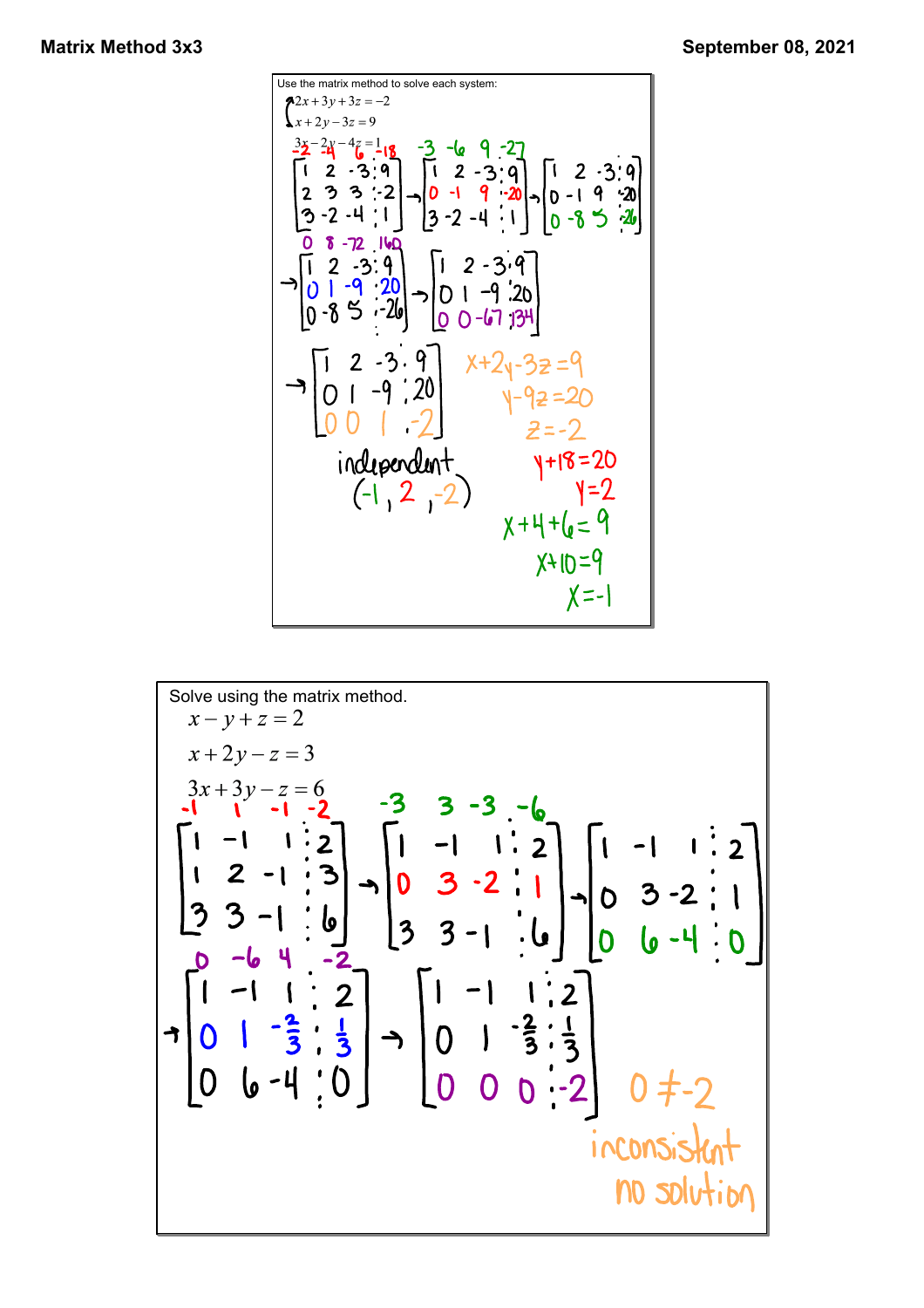Solve using the matrix method.  
\n
$$
3x + 2y + 3z = 2
$$
\n
$$
2x - 3y + 4z = 5
$$
\n
$$
-2x + 4y + 2z = 8
$$
\n
$$
-3 - 12 - 4 - 24
$$
\n
$$
-4 - 14 = 14
$$
\n
$$
-14 - 2 + 8
$$
\n
$$
-3 - 12 - 4 - 24
$$
\n
$$
-3 - 12 - 4 - 24
$$
\n
$$
0 - 11 - 0 - 11
$$
\n
$$
0 - 11 - 0 - 11
$$
\n
$$
-11 - 0 - 3 - 22
$$
\n
$$
-11 - 0 - 3 - 22
$$
\n
$$
-11 - 0 - 3 - 22
$$
\n
$$
-11 - 0 - 3 - 22
$$
\n
$$
-11 - 0 - 3 - 22
$$
\n
$$
-11 - 0 - 3 - 22
$$
\n
$$
-11 - 0 - 3 - 22
$$
\n
$$
-11 - 0 - 3 - 22
$$
\n
$$
-11 - 0 - 3 - 22
$$
\n
$$
-11 - 0 - 3 - 22
$$
\n
$$
-11 - 0 - 3 - 22
$$
\n
$$
-11 - 0 - 3 - 22
$$
\n
$$
-11 - 0 - 3 - 22
$$
\n
$$
-11 - 0 - 3 - 22
$$
\n
$$
-11 - 0 - 3 - 22
$$
\n
$$
-11 - 0 - 3 - 22
$$
\n
$$
-11 - 0 - 3 - 22
$$
\n
$$
-11 - 0 - 3 - 22
$$
\n
$$
-11 - 0 - 3 - 22
$$
\n
$$
-11 - 0 - 3 - 22
$$
\n
$$
-11 - 0 - 3 - 22
$$
\n
$$
-11 - 0 - 3 - 22
$$
\n
$$
-12 - 0 - 3 - 24
$$
\n<math display="</p>

Solve using the matrix method.  
\n
$$
-4x-6y+3z = -15
$$
\n
$$
-x+6y+3z = -9
$$
\n
$$
3x-3y+3z = 24
$$
\n
$$
3x-3y+3z = 24
$$
\n
$$
-14 - 6x - 3
$$
\n
$$
-3
$$
\n
$$
-3
$$
\n
$$
-3
$$
\n
$$
-3
$$
\n
$$
-3
$$
\n
$$
-3
$$
\n
$$
-3
$$
\n
$$
-3
$$
\n
$$
-3
$$
\n
$$
-3
$$
\n
$$
-3
$$
\n
$$
-3
$$
\n
$$
-3
$$
\n
$$
-3
$$
\n
$$
-3
$$
\n
$$
-3
$$
\n
$$
-3
$$
\n
$$
-3
$$
\n
$$
-3
$$
\n
$$
-3
$$
\n
$$
-3
$$
\n
$$
-3
$$
\n
$$
-3
$$
\n
$$
-3
$$
\n
$$
-3
$$
\n
$$
-3
$$
\n
$$
-3
$$
\n
$$
-3
$$
\n
$$
-3
$$
\n
$$
-3
$$
\n
$$
-3
$$
\n
$$
-3
$$
\n
$$
-3
$$
\n
$$
-3
$$
\n
$$
-3
$$
\n
$$
-3
$$
\n
$$
-3
$$
\n
$$
-3
$$
\n
$$
-3
$$
\n
$$
-3
$$
\n
$$
-3
$$
\n
$$
-3
$$
\n
$$
-3
$$
\n
$$
-3
$$
\n
$$
-3
$$
\n
$$
-3
$$
\n
$$
-3
$$
\n
$$
-3
$$
\n
$$
-3
$$
\n
$$
-3
$$
\n
$$
-3
$$
\n
$$
-3
$$
\n
$$
-3
$$
\n
$$
-3
$$
\